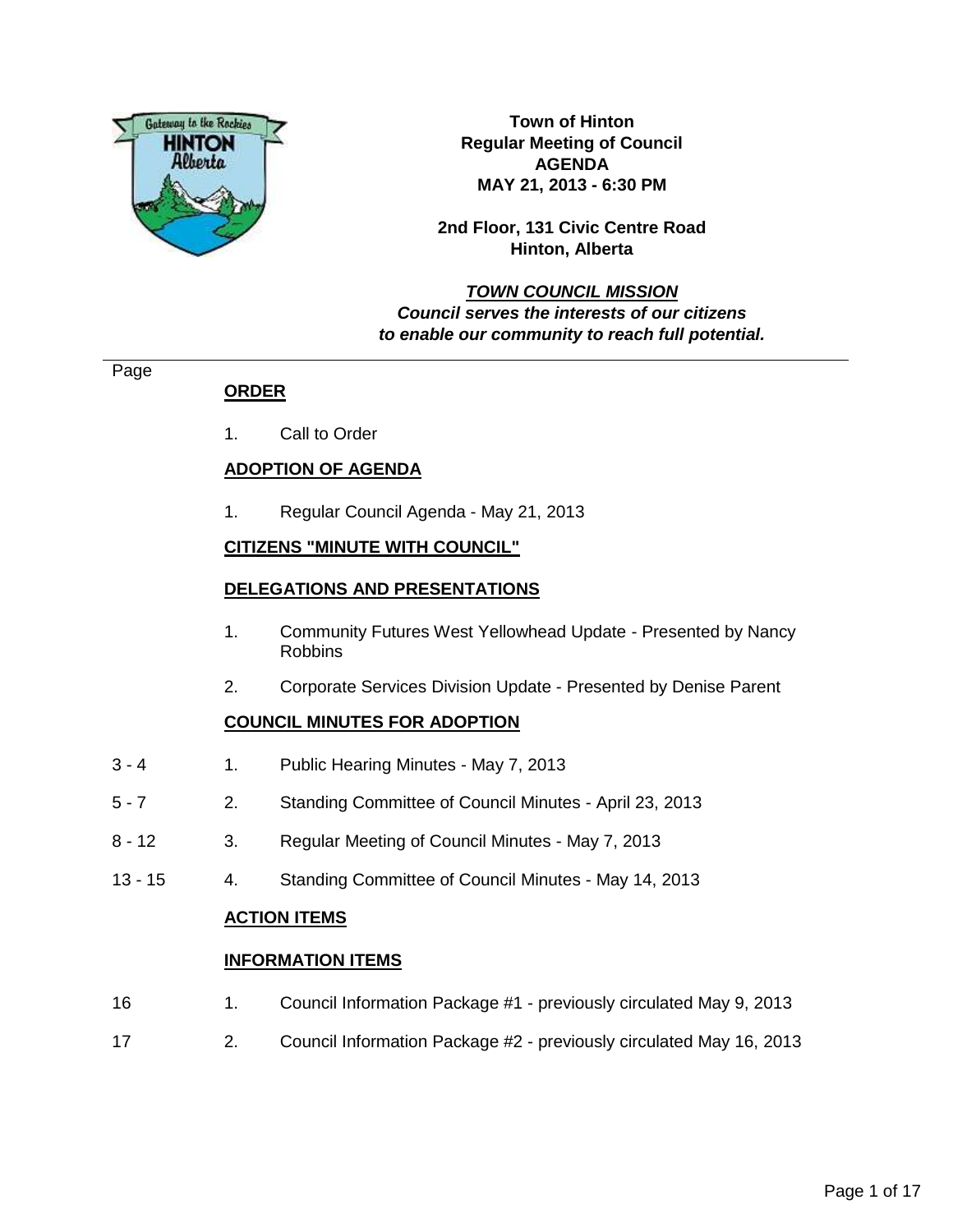

# **REPORTS FROM MAYOR, COUNCIL, TOWN MANAGER**

- 1. Council Reporting (Training/Conferences/CEAC, Listening Teams, All Other Committees)
- 2. Acting Town Manager Report
- 3. Land Development Updates Presented by Jean Anne Fraser

# **MOVE IN CAMERA**

1. Meeting Debrief (FOIP)

# **ADJOURNMENT**

1. Call for Adjournment of Meeting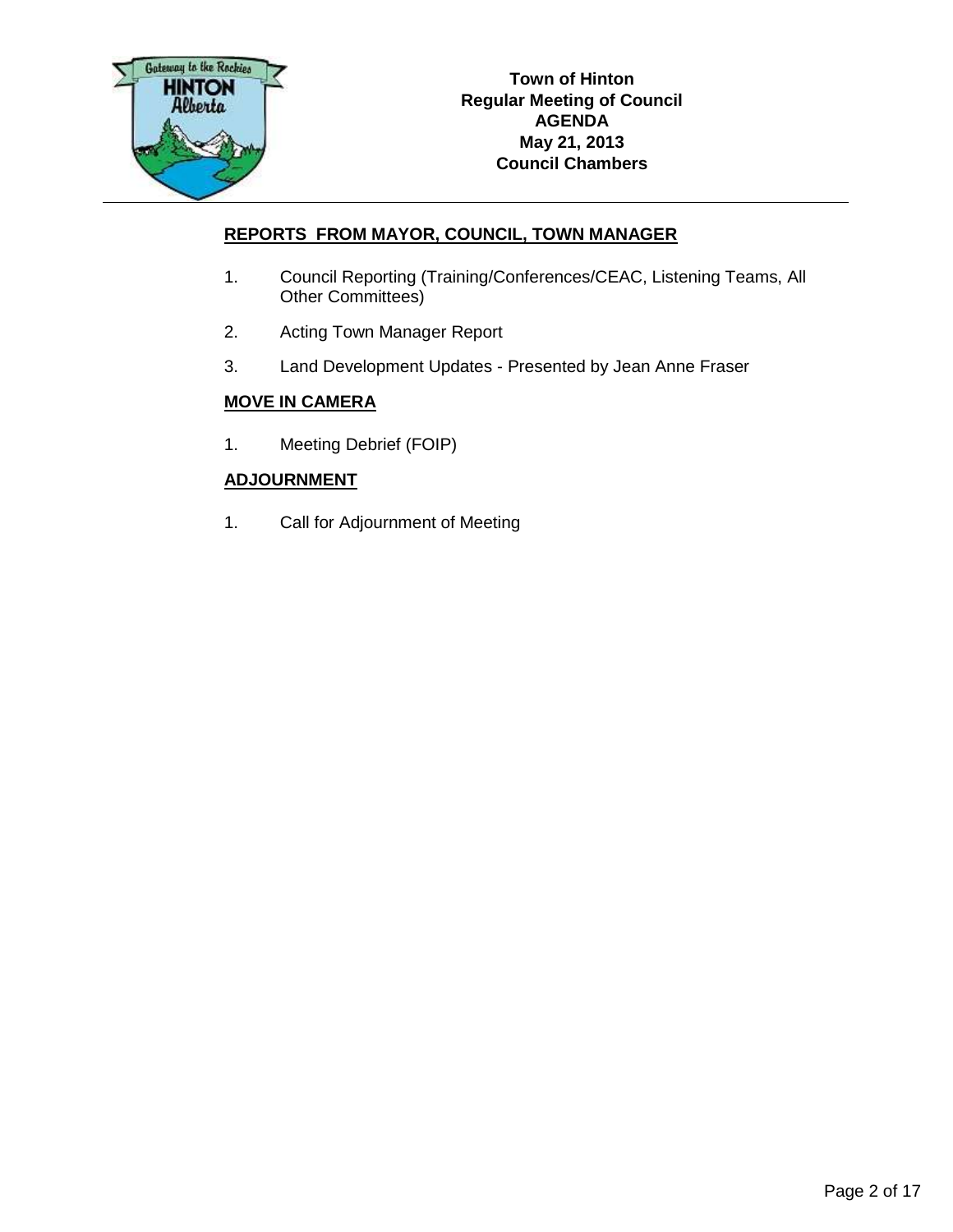

**TOWN OF HINTON PUBLIC HEARING Bylaw 960-48 Tuesday, May 7, 2013 6:30 p.m., Council Chambers Hinton Government Centre**

- **PRESENT:** Mayor Ian Duncan, Deputy Mayor Ryan Maguhn Councillors Jane Macridis, Dale Currie
- **ABSENT**: Councillor Bill Bulger, Lorraine Johnston-MacKay Denise Parent, Director of Corporate Services
- **ALSO PRESENT:** Bernie Kreiner, Town Manager Rhonda West, Legislative & Administrative Services Coordinator Lorraine Walker, Planner **SECRETARY:** Lil Wallace – Executive Assistant

## **CALL TO ORDER**:

Deputy Mayor Maguhn called the Public Hearing meeting to order. The time was 6:40 p.m.

### **INTRODUCTION & PROCEDURES**

Deputy Mayor Maguhn informed the hearing attendees as follows:

- The Public Hearing is held pursuant to the Municipal Government Act.
- Rules of conduct will be followed during this Public Hearing.
- Presentations should be brief and to the point.
- The order of presentation shall be:
	- entry of written submissions
	- those supporting the Bylaws
	- those opposing the Bylaws
	- any other person deemed to be affected by the Bylaws
- Council may ask questions of the speakers after each presentation for clarification purposes.
- There will be no debating the Bylaws, however, questions to the Councillors or other parties will be accepted through the Chair.

## **HEARING:**

### **Amendment to Land Use Bylaw 960-48**

Deputy Mayor Maguhn declared the Public Hearing relating to Bylaw No. 960-48 open.

Bernie Kreiner, Town Manager, informed that the purpose of Bylaw 960-48 is to amend the land use bylaw as follows:

**Lot 1, Block 1, Plan 082 4439 (745 Keil Drive)**

**From: FUD – Future Urban Development**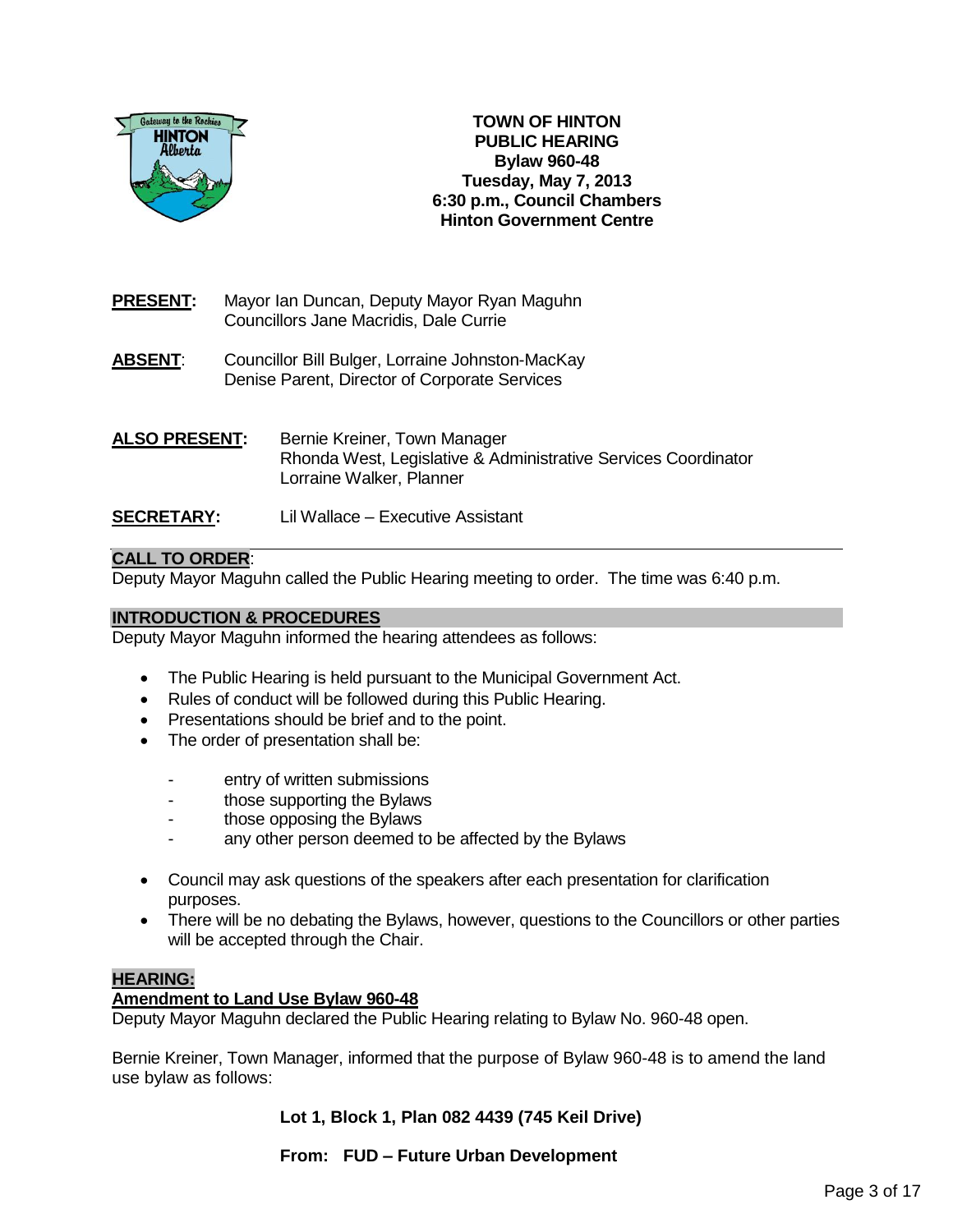### **To: R-1B - Single Family Residential (Class B) R-1C - Single Family Residential (Class C) R-2 - Low Density Multiple Family Residential R-3 - Medium Density Multiple Family Residential**

First reading was given to Bylaw 960-48 on April 2, 2013. Notice of this Public Hearing was advertised in the Hinton Voice on April 18 and 25, 2013.

The following written comments have been received to date:

a) Report from the Planner.

Deputy Mayor Maguhn requested:

- a) Are there any late written submissions relating to the Bylaws? There were no late submissions.
- b) Is there anyone who supports the Bylaws and wishes to speak? No
- c) Is there anyone who opposes the Bylaws and wishes to speak? No
- d) Is there anyone deemed to be affected by the Bylaws and wishes to speak? No
- e) Are there any comments from Council's Planning Advisors?

Lorraine Walker, Planner, commented as follows:

This application is supported by administration and will allow, if approved, the subdivision to proceed. This bylaw amendment meets the objectives and policies of the Municipal Development Plan, the Terrace Heights Area Structure Plan , the Community Sustainability Plan and the Hinton Integrated Housing Strategy.

- f) Do the Councillors have any further questions? No
- g) Do the Councillors require further information? The Councillors did not require further information.

### **ADJOURN:**

**J. MACRIDIS - That the Public Hearing close.**

The time was 6:43 pm.

\_\_\_\_\_\_\_\_\_\_\_\_\_\_\_\_\_\_\_\_\_\_\_\_\_\_\_\_\_\_\_ DEPUTY MAYOR

**CARRIED UNANIMOUSLY**

\_\_\_\_\_\_\_\_\_\_\_\_\_\_\_\_\_\_\_\_\_\_\_\_\_\_\_\_\_\_\_

TOWN MANAGER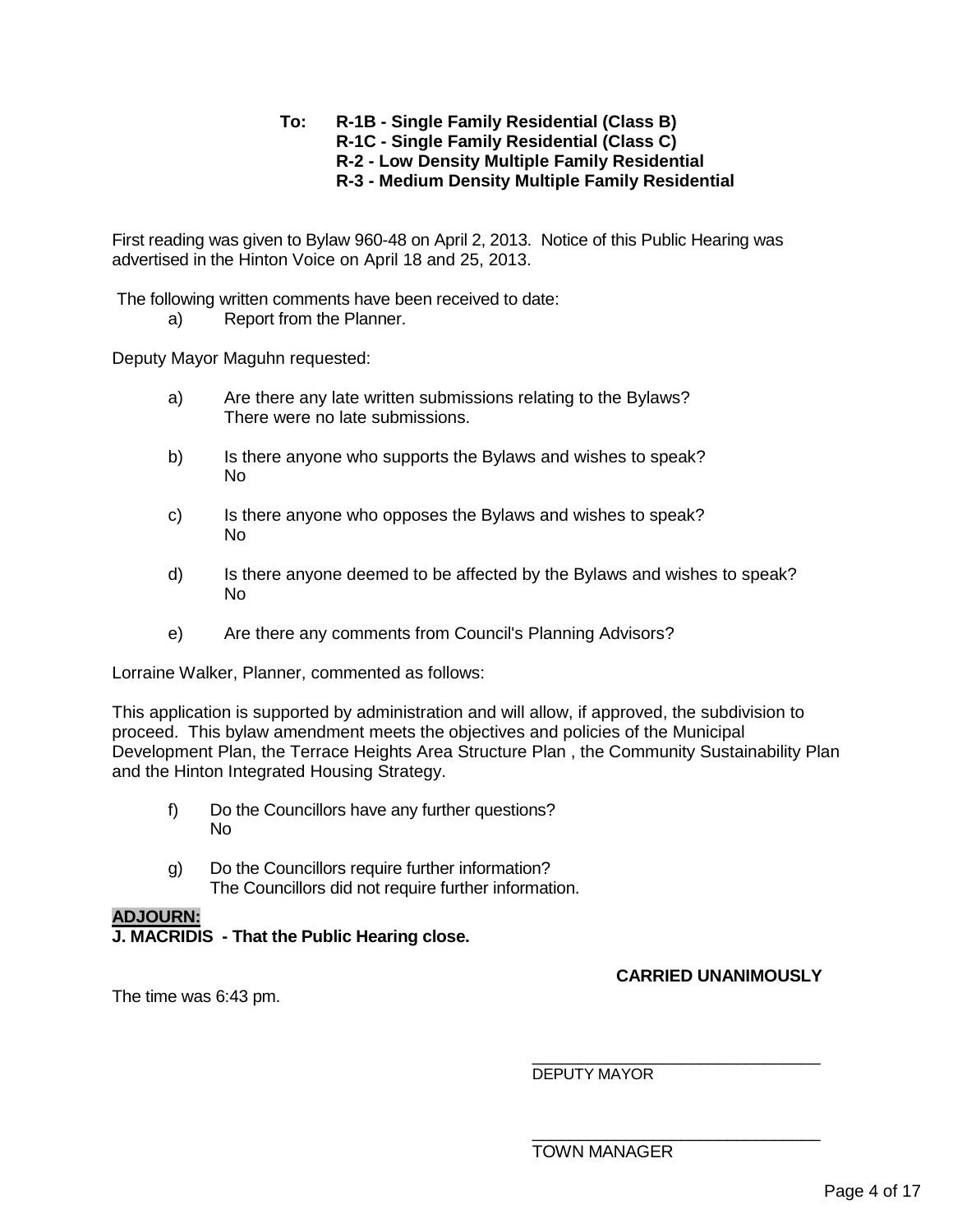

# **TOWN OF HINTON Standing Committee of Council Meeting APRIL 23, 2013**

**PRESENT:** Mayor Ian Duncan, Deputy Mayor Lorraine Johnston-MacKay Councillors Jane Macridis, Dale Currie **ABSENT:** Councillors Bill Bulger, Ryan Maguhn **SECETARY:** Wendy Anderson - Administrative Assistant **ALSO PRESENT:** Bernie Kreiner - Town Manager Denise Parent - Director of Corporate Services

## **ORDER**

Deputy Mayor Lorraine Johnston-MacKay called the Standing Committee Meeting to order. The time was 11:30 a.m.

### **ADOPTION OF AGENDA**

**There was consensus to accept the Standing Committee Meeting Agenda of April 23, 2013 as presented:**

#### **ACTION ITEMS**

*Refer to the Standing Committee Meeting Agenda package for April 9, 2013 for detailed background information on these decisions.*

#### **Athabasca River Front Project**

Wendy Lesser provided Council with the project work plan for the Athabasca River Front/Water Front Project.

**There was consensus that Council support the Town of Hinton project work plan on the Athabasca River Front/Water Front Project.**

### **Auditor Overview of Financial Statements**

Town auditor, Gerald Joly, presented Council with the draft 2012 consolidated financial statements.

**There was consensus to accept the draft consolidated financial statement for the year ended December 31, 2012 as information with the following addition:**

- **Add Councillor Johnston-MacKay's salary to the report.**

#### **IN CAMERA**

**MACRIDIS – That Standing Committee move in camera.**

**Carried**

The time was 1:05 pm and the Deputy Mayor called a short recess. The meeting reconvened at 1:12 pm.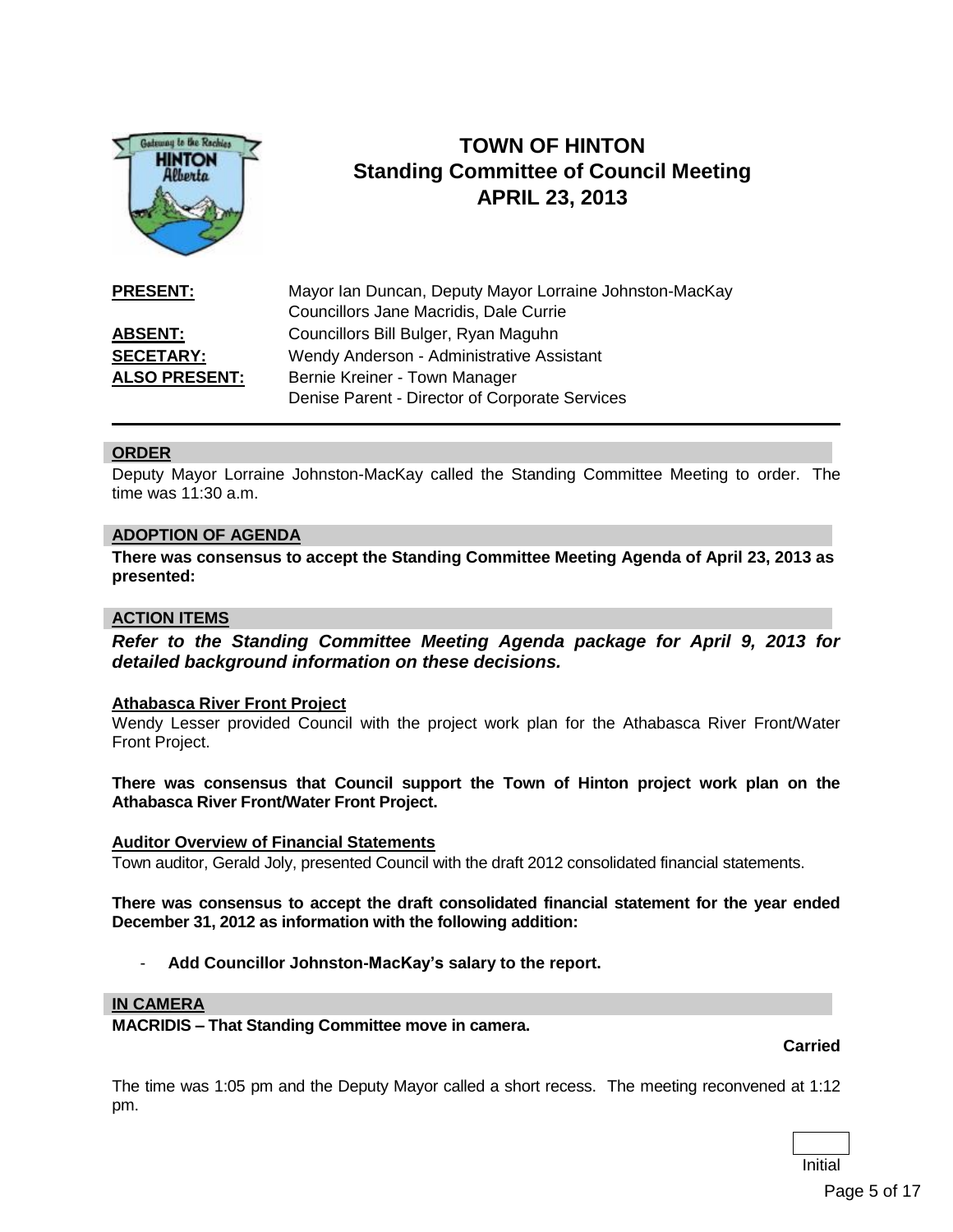**CURRIE – That Council extend the time for the Standing Meeting of Council beyond 3 hours.**

The time was 2:29 p.m.

### **CURRIE - That Standing Committee revert to regular session.**

The time was 2:44 p.m.

#### **Long-Term Facility Working Group – Draft Report**

Council reviewed the draft report of the Long-Term Facility Working Group.

### **There was consensus to accept the report of the Long-Term Facility Working Group as information with the feedback provided.**

### **Air Tanker Base Options**

Council reviewed the options presented with respect to an Air Tanker Base at the Jasper-Hinton airport.

### **There was consensus to encourage ESRD to approach the Federal Government as a major beneficiary with Hinton taking a minor role.**

#### **ADDITIONAL INFORMATION**

### **Urgent Matters from Council and Town Manager**

Jane Macridis reported:

 West Yellowhead Landfill meeting was held and went well regarding the Memorandum of Understanding.

Lorraine Johnston-MacKay reported:

 Teck Coal is becoming coal bound – issues with rail cars. Bernie suggested that Teck Coal senior management be contacted regarding this issue.

Bernie Kreiner reported:

- Meeting with mobile home people tomorrow regarding the level of satisfaction from tax payers in the park
- Has received feedback from several Woodland Court residents who do not support the roadway changes

#### **Executive Assistant Logistics Information**

Upcoming events logistics were discussed**.**

The Deputy Mayor called for a recess at 3:31 pm and the meeting resumed at 3:37 pm.

#### **IN CAMERA**

**MACRIDIS – That Standing Committee move in camera.**

**Carried**

**Carried**

**Carried**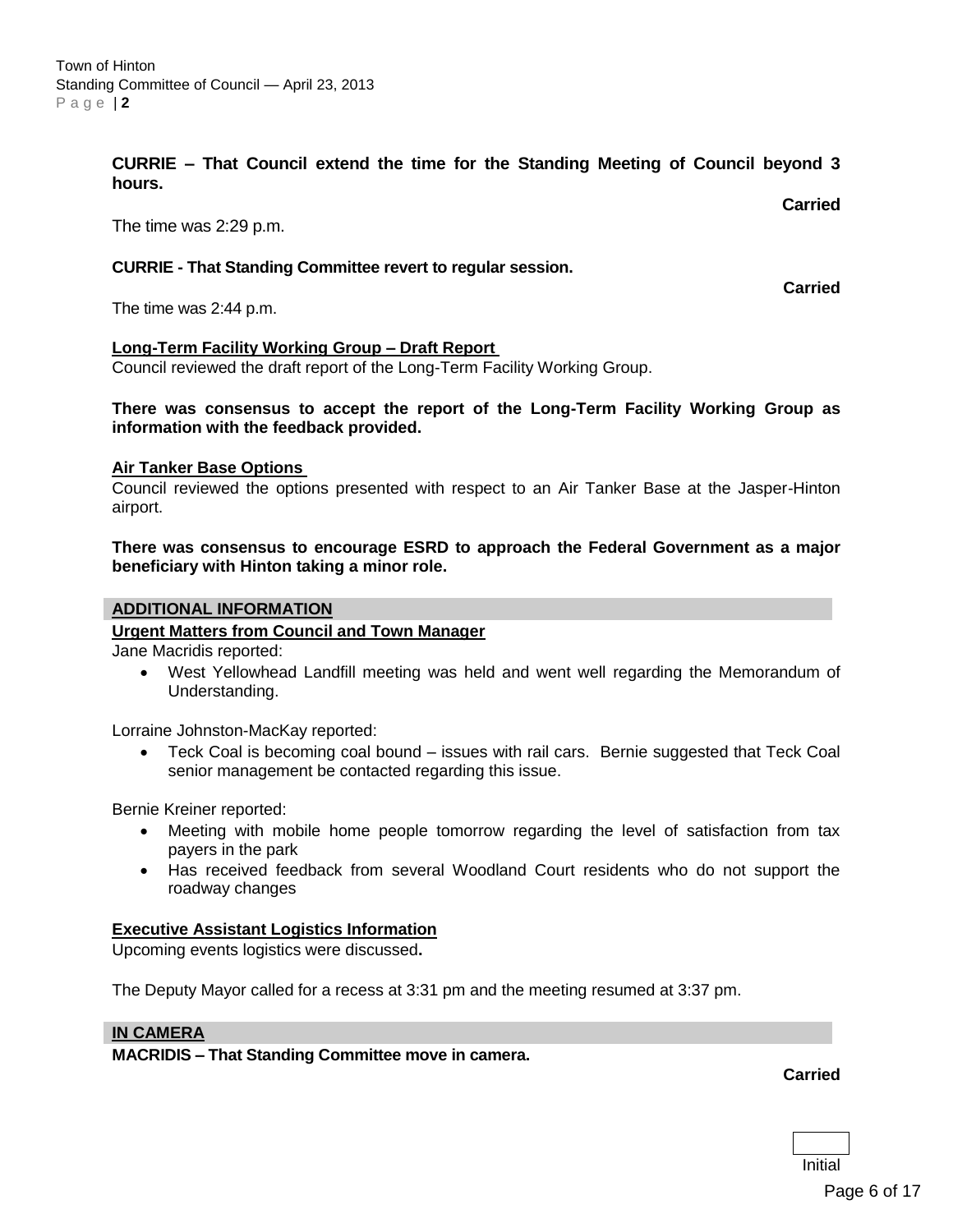Town of Hinton Standing Committee of Council — April 23, 2013 P a g e | **3**

> Councillor Currie left the meeting at 4:00 pm due to work commitments; since Councillors Bulger and Maguhn were also absent from the meeting quorum was lost. The meeting then recessed. At 4:15 pm the meeting was deemed to be adjourned as quorum would not be re-achieved.

> > Deputy Mayor

Director of Corporate Services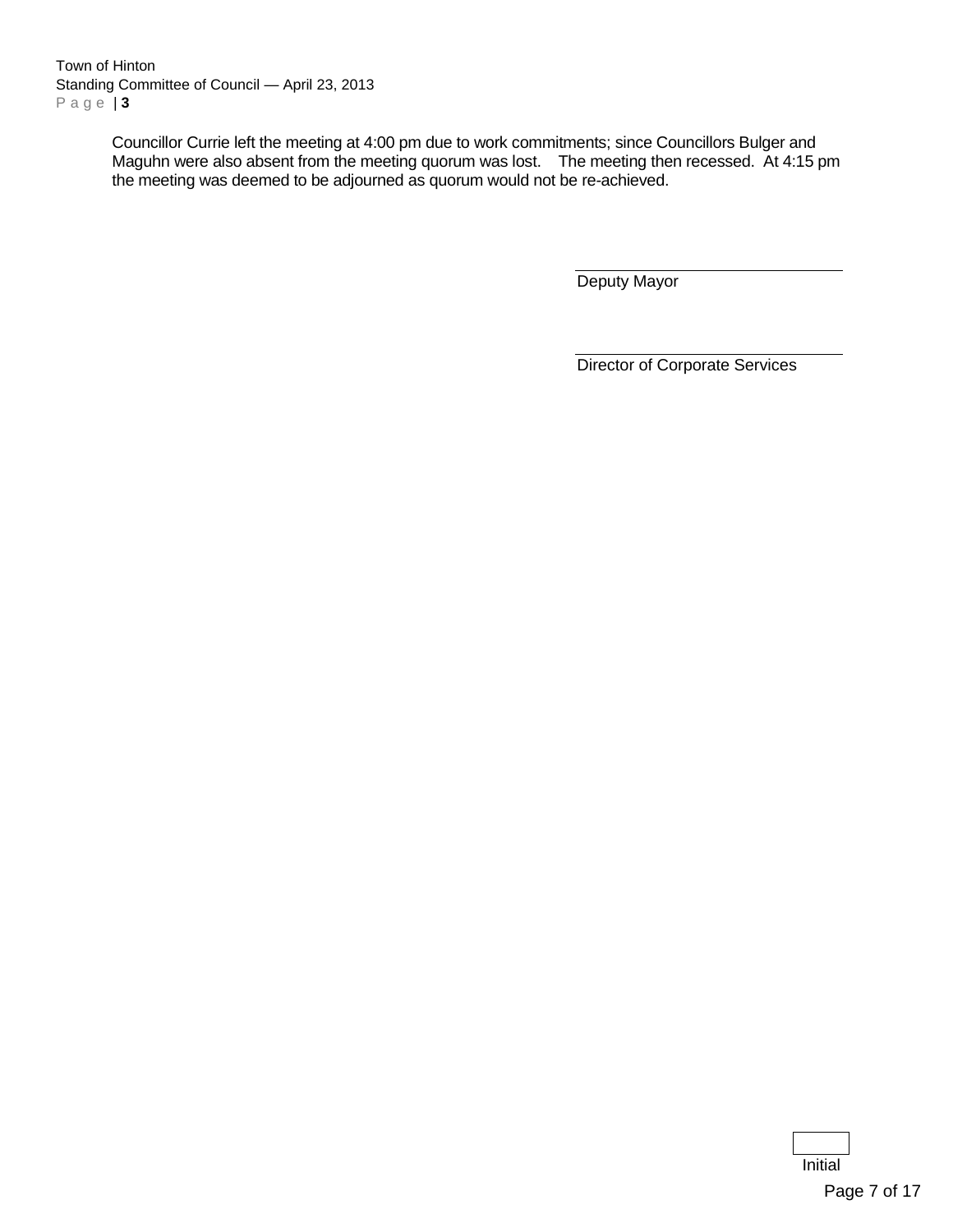

# **TOWN OF HINTON Regular Council Meeting May 7, 2013**

| <b>PRESENT:</b>                           | Mayor Ian Duncan, Councillors Jane Macridis, Dale Currie,<br>Ryan Maguhn                                                                                                                |
|-------------------------------------------|-----------------------------------------------------------------------------------------------------------------------------------------------------------------------------------------|
| <b>ABSENT:</b>                            | Councillor Bill Bulger, Lorraine Johnston-MacKay                                                                                                                                        |
| <b>SECRETARY:</b><br><b>ALSO PRESENT:</b> | Lil Wallace - Executive Assistant<br>Bernie Kreiner - Town Manager<br>Rhonda West - Legislative & Administrative Services Coordinator<br>Denise Parent - Director of Corporate Services |

## **ORDER**

Mayor Ian Duncan called the Regular Council meeting to order. The time was 6:30 p.m.

### **ADOPTION OF AGENDA**

**D. CURRIE – That the agenda of the Regular Council Meeting held May 7, 2013 be adopted as presented.**

**Carried**

### **CITIZENS "MINUTE WITH COUNCIL"**

No one came forward wishing to speak to Council

### **DELEGATIONS AND PRESENTATIONS**

## **1. Travel Alberta's Hinton Mountain Bike Video - Presented by Bernie Kreiner**

Bernie Kreiner presented to council the Travel Alberta "Hinton – Mountain Biking in Northern Alberta" video. This video is being used by Travel Alberta as promotional material in their "Remember to Breathe" campaign and is available for viewing also on the Town website [\(www.hinton.ca\)](http://www.hinton.ca/) and Travel Alberta's website at [http://travelalberta.com/Articles/Hinton%20-](http://travelalberta.com/Articles/Hinton%20-%20Mountain%20Biking%20in%20Northern%20Alberta.aspx) [%20Mountain%20Biking%20in%20Northern%20Alberta.aspx](http://travelalberta.com/Articles/Hinton%20-%20Mountain%20Biking%20in%20Northern%20Alberta.aspx)

Production of this video was funded 100% by Travel Alberta.

### **PUBLIC HEARING - Land Use Bylaw #960-48**

See Public Hearing Minutes dated May 7, 2013.

### **COUNCIL MINUTES FOR ADOPTION**

- 1. Regular Meeting of Council Minutes April 16, 2013
- 2. Standing Committee of Council Minutes April 23, 2013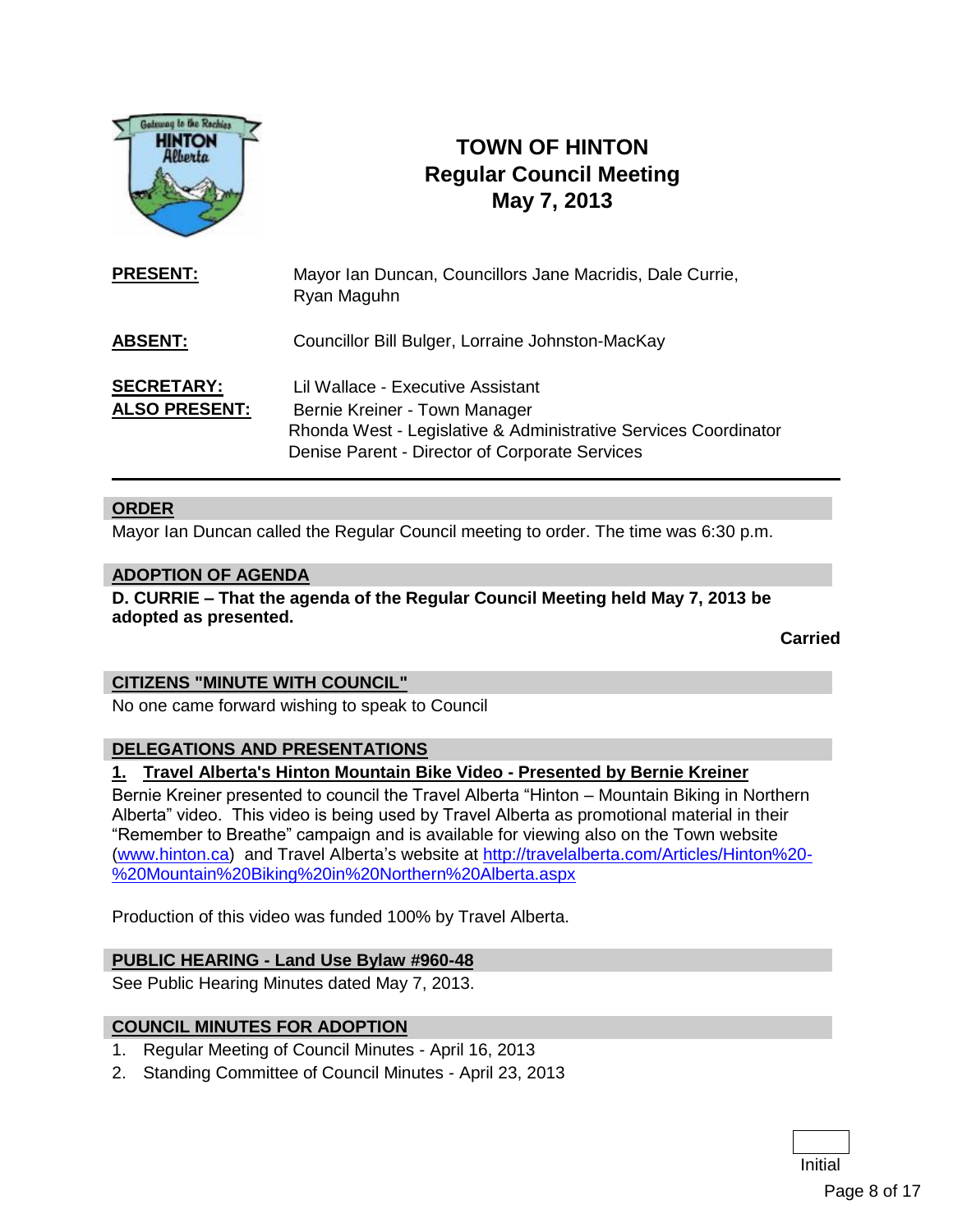# **R. MAGUHN - That the Minutes listed above be approved as presented.**

Prior to council voting, Bernie Kreiner advised council that in error the agenda package contained the draft version of the Standing Committee minutes for April 23, 2013. Councillor Macridis then requested a point of privilege to sever Councillor Maguhn's motion.

# **R. MAGUHN - That the Regular Meeting of Council Minutes - April 16, 2013 be adopted as presented.**

**J. MACRIDIS - That the Standing Committee of Council Minutes dated April 23, 2013 be brought back to the next regular council meeting for adoption.**

**ACTION ITEMS**

*Refer to the Regular Council Meeting Agenda package for 07 May 2013 for detailed background information on these decisions.*

# **1. Land Use Bylaw #960-48**

**J. MACRIDIS - That Council give Second Reading to Land Use Bylaw Amendment #960- 48.**

**D. CURRIE - That Council give Third Reading to Land Use Bylaw Amendment #960-48.**

# **2. Financial Implications of Crosswalk Light Improvements**

**R. MAGUHN - That Council approve installing pedestrian indicator lights at all eight (8) lighted crosswalks, with funding of up to \$11,000.00 from the Photo Radar Reserve (as a community safety initiative).**

**Carried**

**J. MACRIDIS - That Council direct Administration that in all future lighted crosswalks installed in Hinton that pedestrian indicator lights be included.** 

**Carried**

# **3. 2013 Tax Rate Bylaw #1082**

**D. CURRIE - That Council give Bylaw #1082 (2013 Tax Levy Bylaw) third and final reading. Carried**

# **4. 2012 Consolidated Financial Statements for the Town of Hinton**

Council extended their appreciation to Denise Parent, Director of Corporate Services, for the "top-notch work" occurring in that department and realize the work load for that department has been heavy lately. Councillor Macridis provided the meeting audience with a clarification of the word "surplus" in the auditor's work which actually refers to "reserves".

**Carried**

**Carried**

**Carried**

**Carried**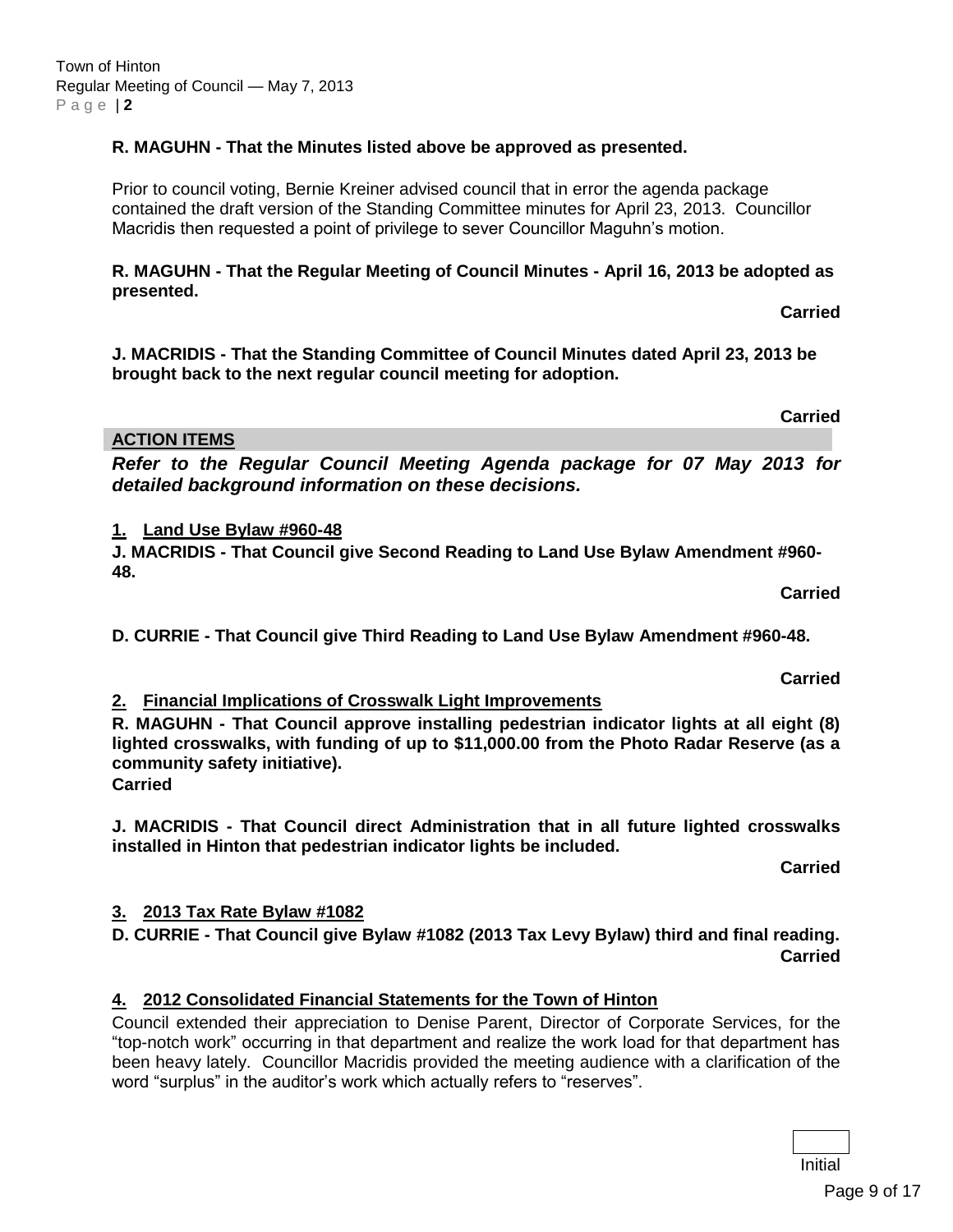**J. MACRIDIS - That Council approve the 2012 Financial Statements for the Town of Hinton as presented.**

**Carried**

**R. MAGUHN - Understanding the concern for public safety, Council directs administration to investigate, explore and report back to Council on the options available (to the Town) requiring owners of local Mobile Home Parks to increase their road standards to an acceptable level for Emergency Services Responses (EMS, Police and Fire). This standard should be developed in conjunction with Emergency Services Branches (EMS, Police and Fire).**

The Mayor indicated he and administration had recently met with the owners of two mobile home parks to discuss concerns (including maintenance in the parks and encroachment issues); the owners indicated they would respond to these concerns in June. The Mayor felt the timeline should be honoured.

### **Motion Defeated**

## **INFORMATION ITEMS**

- 1. Council Information Package #1 previously circulated April 18, 2013
- 2. Council Information Package #2 previously circulated April 25, 2013
- 3. Council Information Package #3 previously circulated May 2, 2013

## **D. CURRIE - That Council Information Packages #1, #2 and # 3 be accepted for information.**

**Carried**

## **REPORTS FROM MAYOR, COUNCIL, TOWN MANAGER**

## **1. Council Reporting (Training/Conferences/CEAC, Listening Teams, All Other Committees)**

## **Councillor Ryan Maguhn reported:**

- This weekend Harry Collinge High School will hold their annual prom; will attend as Deputy Mayor and looking forward to it; Mayor Duncan then asked Councillor Maguhn to pass along his regrets as he will be out of town and unable to attend;
- Congratulations and compliments to all emergency personnel for PARTY program;
- Hinton Policing Committee meeting Thursday; gearing up for Family Health & Safety night on June 5; invites everyone to come out;
- Reminder that Rowan Street recycling has excellent bin to drop off yard clippings and there is no charge;

## **Councillor Dale Currie reported:**

- Met with Mary Reimer Park Society; drainage, camping and tournament schedule issues are being discussed with all user groups;
- Final design on berm underway; landowner approvals needed for drainage solutions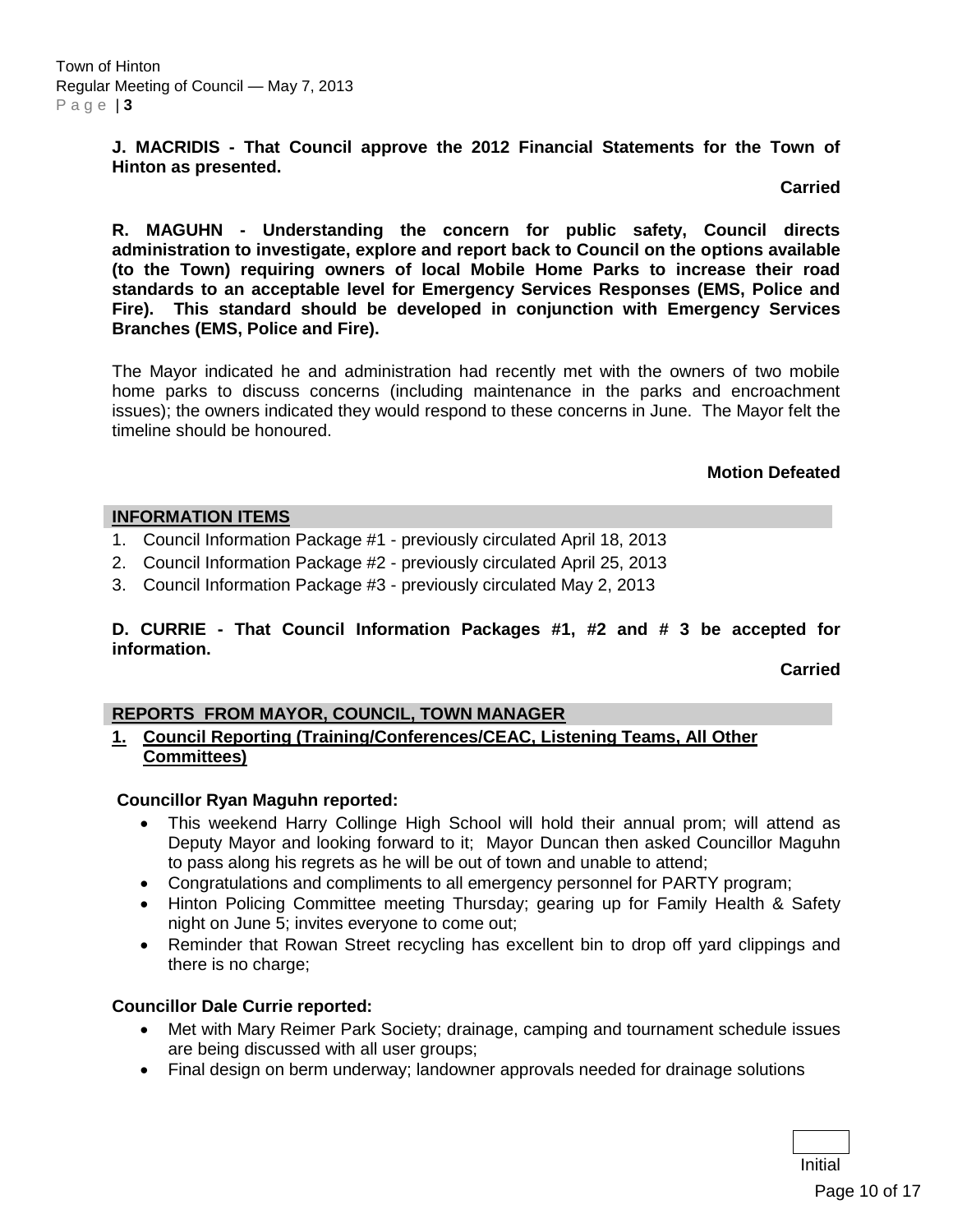### **Councillor Jane Macridis reported:**

- Thanked the Mayor for providing her with background information she was not earlier aware of which changed her mind on the vote on Councillor Maguhn's motion re mobile home parks road maintenance;
- Attended the AB library conference in Jasper and discovered a new service that is available – RISE provides access for all types of information and is always looking for local experts to hold a session. Please talk to librarian Hetty Wilderdijk if you can contribute.
- Met with Grande Prairie Regional College board of directors; discussed where we are and where we want to go; excellent to have the entire board come to Hinton to hold their board meeting;
- Trades Discovery Day was excellent; spoke to students and members running booths; thanks to Renee Laboucane and the others involved for their extra work in putting this on;
- Attended the volunteer appreciation dinner and FCSS (Lisa Brett) did an excellent job; thanks to all of Hinton's many volunteers; we appreciate all that you do;
- She is on a CEAC sub-committee, working with consultant to determine outcome measures on the Community Sustainability Plan;
- She attended policing governance conference this weekend; excellent training sessions; thanked Councillors Maguhn and Currie for the opportunity to represent them at the conference.

## **2. Town Manager Report**

## **Town Manager Bernie Kreiner reported:**

- Next Wednesday (May 15) Trans Mountain Pipelines is holding another open house in Hinton; 4-8 pm at the Holiday Inn, 393 Gregg Avenue.
- Town staff participated recently in Earth Day and collected 1,470 lbs. of garbage around their worksites;
- Spray park is having showers installed so it is currently being worked on and not available to open yet;
- 10 acre parcel of Town land sale in Thompson Lake to Plainsman did not proceed; property back on market for sale;
- In a recent CBC article the Hinton Hospital rated "A" for its medical services; sent copy to Fiona Murray-Galbraith for her information.

### **MOVE IN CAMERA**

## **J. MACRIDIS That the Regular Council meeting move in camera.**

**Carried**

The time was 7:57 p.m. A short recess was called and the meeting resumed at 8:15 p.m.

## **J. MACRIDIS - That Regular Council meeting revert to regular session.**

**Carried**

The time was 8:45 p.m.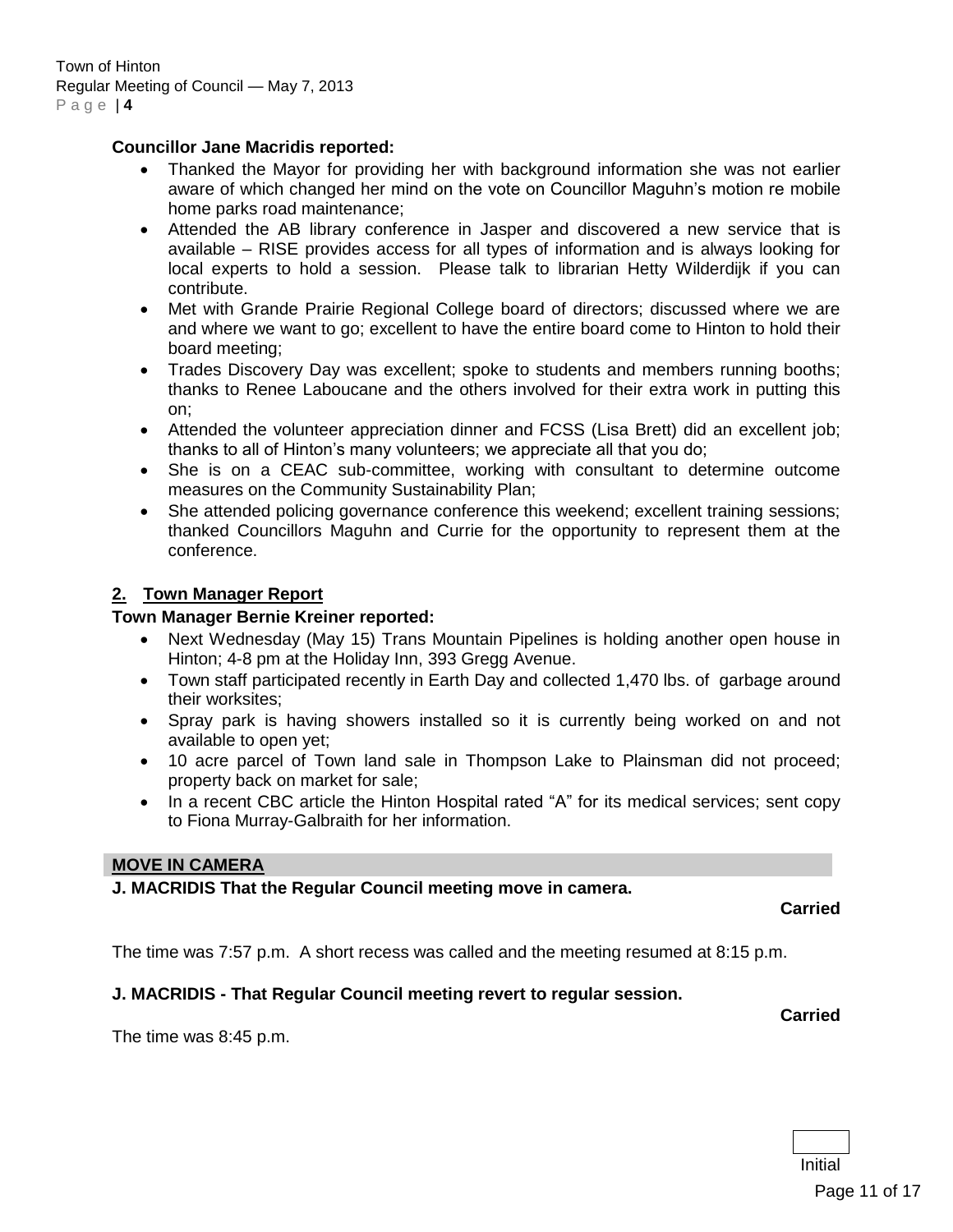# **ADJOURNMENT**

**J. MACRIDIS - That the Regular Meeting of Council adjourn.**

**Carried**

The time was 8:46 p.m.

Mayor

Director of Corporate Services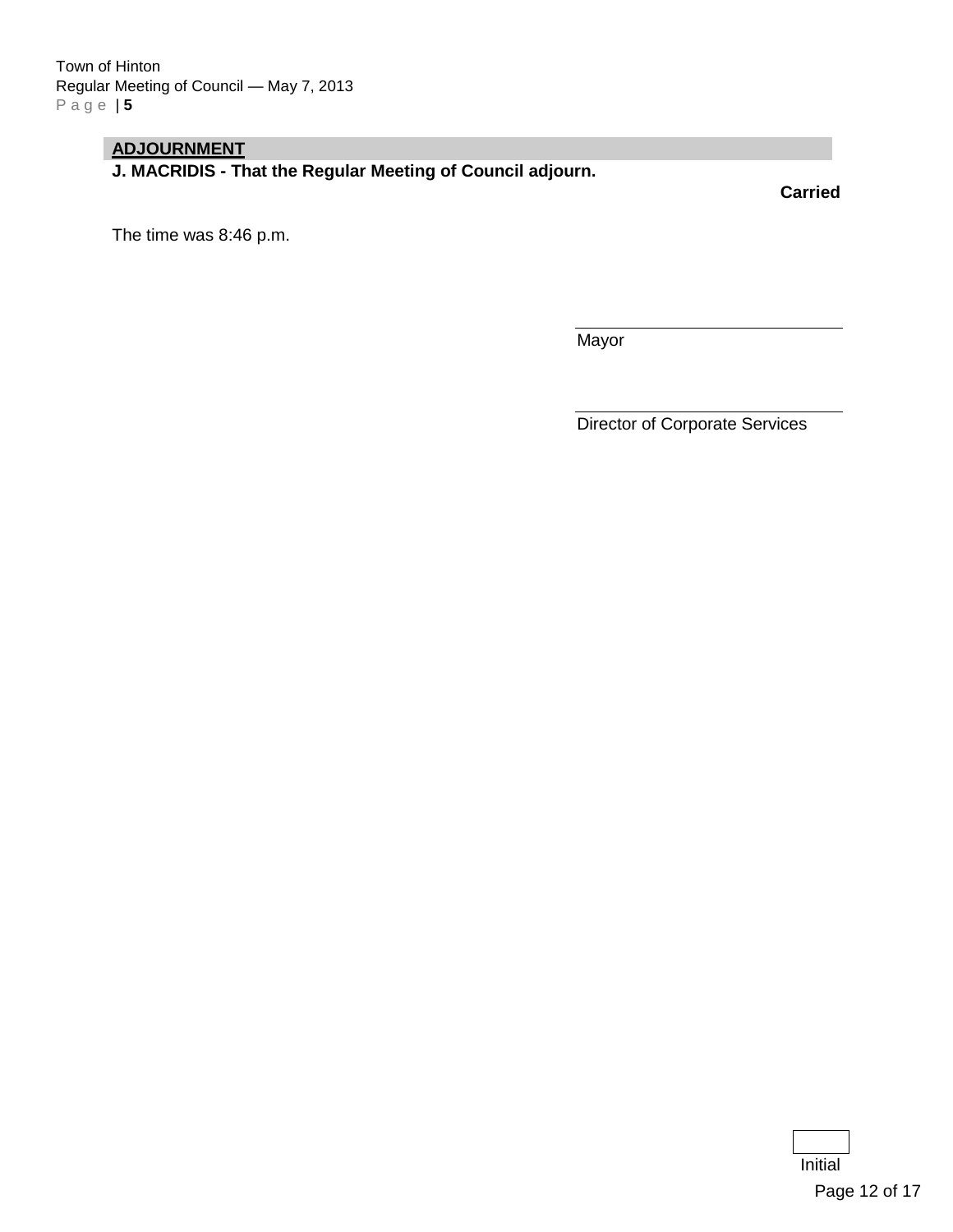

# **TOWN OF HINTON Standing Committee of Council Meeting MAY 14, 2013**

| <b>PRESENT:</b>      | Mayor Ian Duncan, Acting Deputy Mayor Jane Macridis             |
|----------------------|-----------------------------------------------------------------|
|                      | Councillors Dale Currie, Lorraine Johnston-MacKay,              |
| <u>ABSENT:</u>       | Councillors Bill Bulger, Ryan Maguhn                            |
| <b>SECETARY:</b>     | Lil Wallace - Executive Assistant                               |
| <b>ALSO PRESENT:</b> | Bernie Kreiner - Town Manager                                   |
|                      | Rhonda West - Legislative & Administrative Services Coordinator |
|                      | Denise Parent - Director of Corporate Services                  |

### **ORDER**

Acting Deputy Mayor Jane Macridis (in the absence of Deputy Mayor Ryan Maguhn) called the Standing Committee Meeting to order. The time was 11:30 a.m.

### **ADOPTION OF AGENDA**

**There was consensus to accept the Standing Committee Meeting Agenda of May 14, 2013 with the following action item additions:**

- **3) Council Hospitality Hosting Meetings**
- **4) Chamber of Commerce**

### **ACTION ITEMS**

*Refer to the Standing Committee Meeting Agenda package for May 14, 2013 for detailed background information on these decisions.*

**Finances for Community Sustainability Plan Communications and Overall Advancement There was consensus from council for administration to use \$6,500.00 from council contingency fund for one year commitment with the understanding to check with other Community Sustainability Plan partners to be approached for future shared funding.**

### **Indoor Recreation Facility - Next Steps**

Council discussed the following questions:

- 1) Does council support the scope of the proposed initiative, being pool first? **There was consensus for a phased approach starting with the pool first as per suggestions of Barr Ryder report.**
- 2) Does council support improvements /upgrades to the current facility vs. building new? **There was consensus to work with existing recreation centre facility through improvements and upgrades but with the understanding the pool would be new addition to facility.**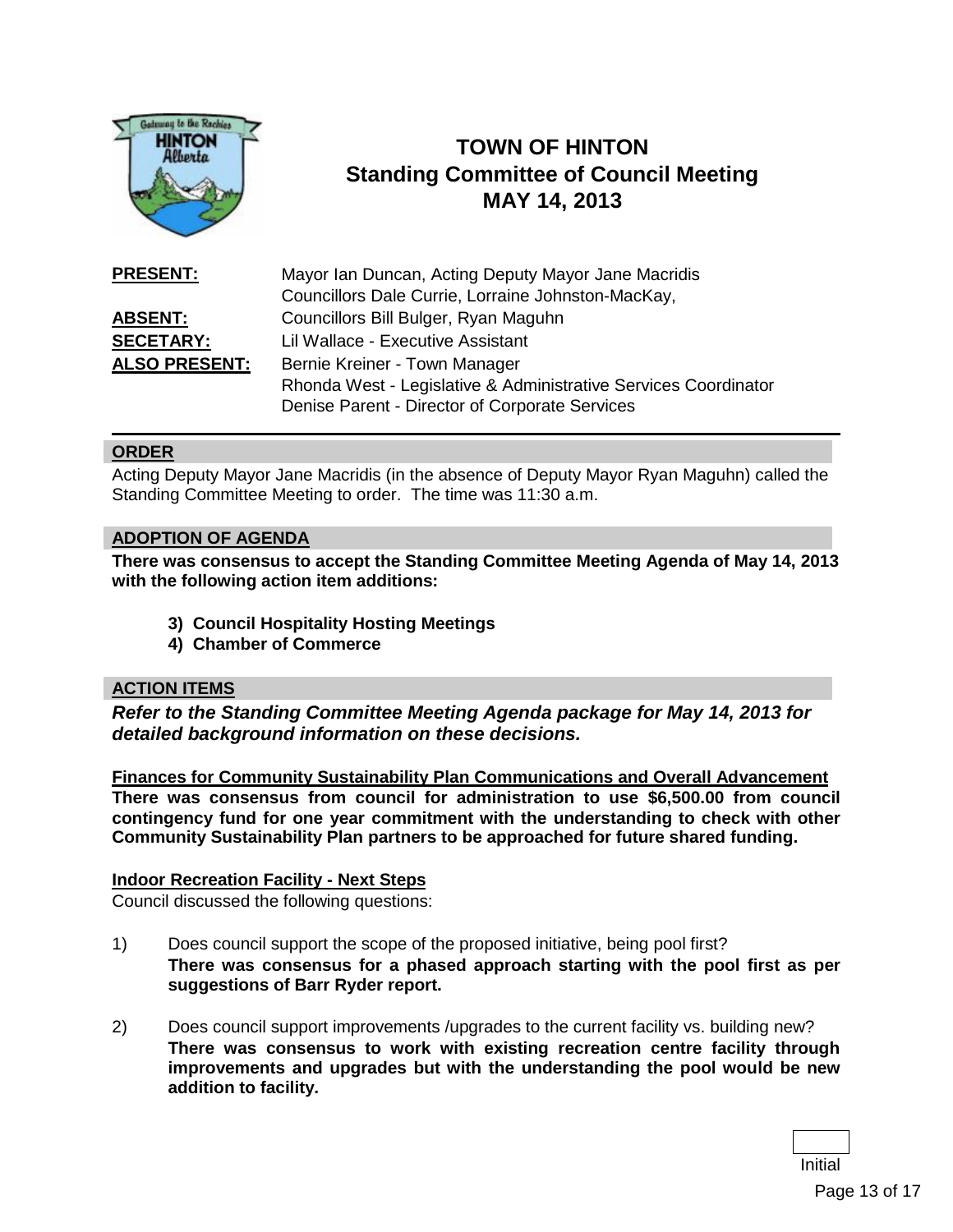Town of Hinton Standing Committee of Council — May 14, 2013 Page | 2

3) Plebiscite & timing?

**There was consensus to support concept that on existing site, pool first and begin process towards 2017 plebiscite, for reasons; more solid scope and third party contributions, closer to end lifecycle of facility, and more realistic financial; fosters time for community engagement.** 

**Frame project plan and take to next council meeting for endorsement.**

### **Hospitality Hosting Meetings**

Administration sought clarification with council (after recent rationalization initiatives) respecting scope of hospitality provided when council hosts meetings, ie. school boards, Yellowhead County, other administrative partners.

**There was consensus that when council hosts a council-requested meeting, we will supply the hospitality appropriate to the time the meeting is held.**

### **Chamber of Commerce**

Councillor Johnston-MacKay mentioned the new board of directors for the Chamber of Commerce would like to informally meet with council to introduce themselves and foster relationships.

**There was consensus to send a letter to the President of the Chamber of Commerce requesting a meeting with their Board of Directors and Hinton Council, either in the day or evening when convenient for the majority to attend.**

#### **ADDITIONAL INFORMATION**

### **Urgent Matters from Council and Town Manager**

Councillor Macridis brought forward an emerging issue respecting the neighborhood of Sherwood Drive where a land owner has already started building prior to the public hearing, which is scheduled for May 21, 2013 at 6:30 pm in council chambers. Administration responded that the landowner has a development permit for a single family dwelling and has also applied for a rezoning from R-1B to R-2 to allow a duplex development.

### **Councillor Johnston-MacKay mentioned the flags on storefronts in the valley district are torn and asked about replacement. Administration will schedule replacement.**

Councillor Currie mentioned in the Parklander newspaper the amounts reported for tax percentage increases is not represented clearly. Administration will prepare communication for the newspapers to clarify this information.

Councillor Macridis suggested that there be another educational report in the newspapers from the bylaw officer respecting parking rv's in residential areas and driving quads in town limits.

Town Manager Bernie Kreiner advised:

- a customer survey will be initiated this month; using IPSO Reid to conduct the survey.
- provided clarification on logging between May 1 and July 31; can log but not clear cut due to nesting, can still do it with other methods.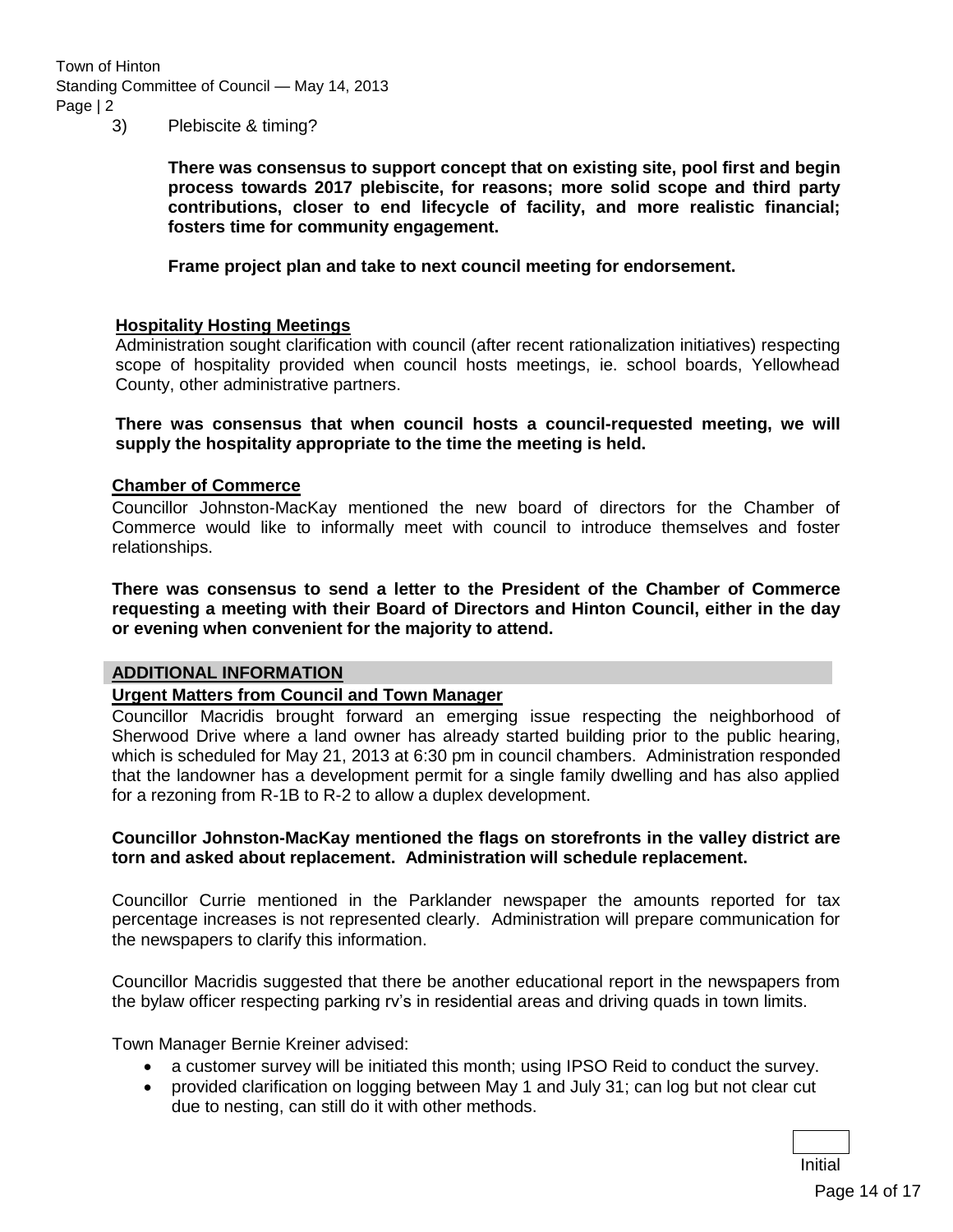Town of Hinton Standing Committee of Council — May 14, 2013 Page | 3

### **Executive Assistant Logistics Information**

No upcoming events logistics were discussed.

| IN CAMERA (if necessary)                                                                                                                |         |  |
|-----------------------------------------------------------------------------------------------------------------------------------------|---------|--|
| L. JOHNSTON MACKAY- That Standing Committee move in camera.<br>At 1:00 pm a short recess was called and the meeting resumed at 1:10 pm. | Carried |  |
| D. CURRIE - That Standing Committee revert to regular session.<br>The time was 2:19 p.m.                                                | Carried |  |
| <b>ADJOURNMENT</b>                                                                                                                      |         |  |
| I. DUNCAN - That Standing Committee Meeting of Council adjourn.                                                                         | Carried |  |

The time was 2:20 p.m.

Acting Deputy Mayor

Director of Corporate Services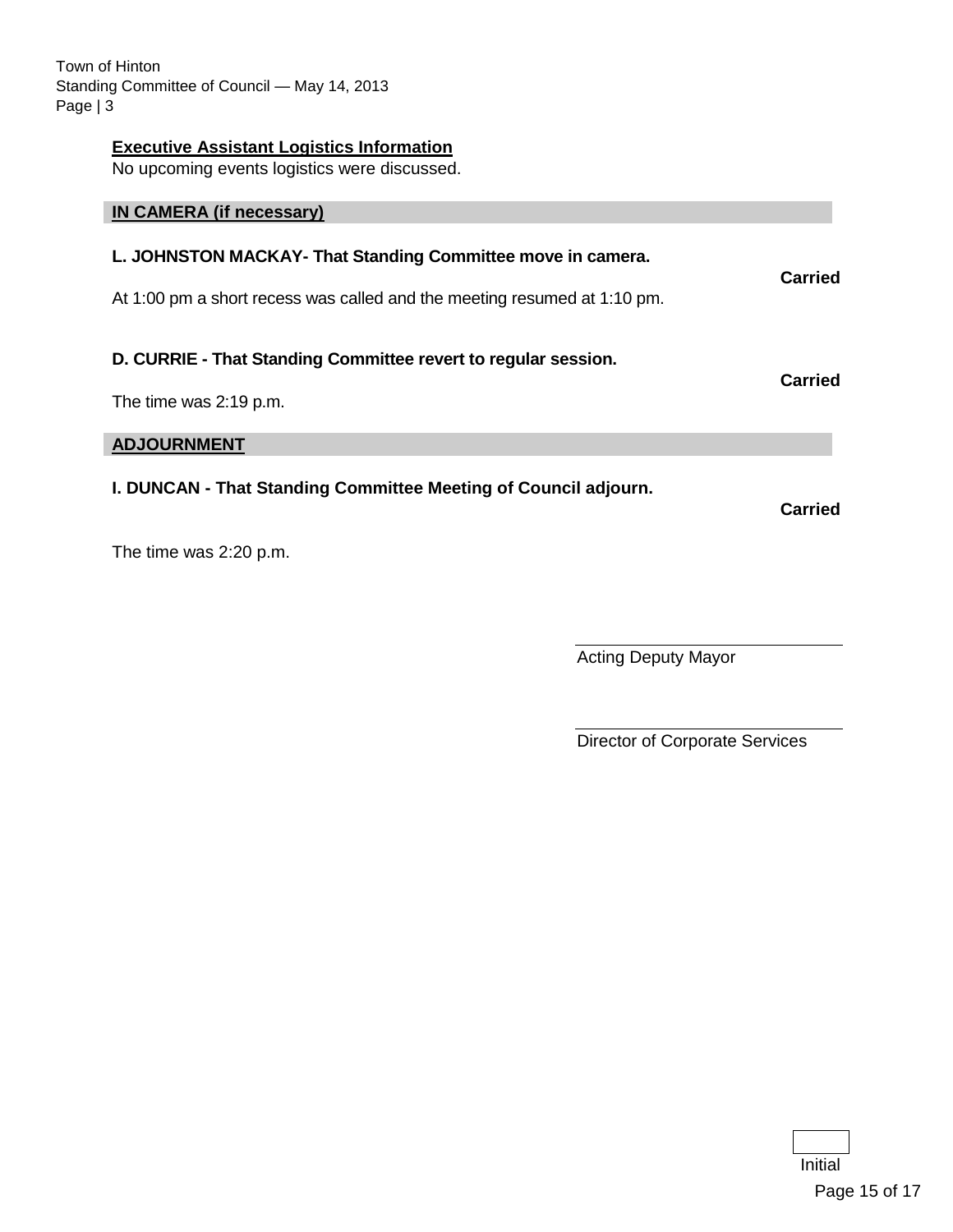

Town of Hinton COUNCIL INFORMATION PACKAGE #1 (May 9, 2013) In Advance of May 21, 2013 Regular Council Meeting

Page

# PRIORITY ITEMS

|   | AUMA 2013 Call for Resolutions                   |
|---|--------------------------------------------------|
| 3 | AUMA Call for Nominations for Board of Directors |

- 4 3. AB Human Services letter re FCSS programs
- 5 6 4. ESRD Wildfire Hazard Notice Very High
- 7 8 5. AB Govt News Release Testing Ticks for Lyme Bacteria

## CORRESPONDENCE & INFORMATION ITEMS

- 9 1. Email from Maureen Harper re concerns and suggestions
- 10 2. Mayor's letter supporting hockey "best provincials" nomination
- 11 3. FCM Conference student rates

# REPORTS & MINUTES FOR INFORMATION